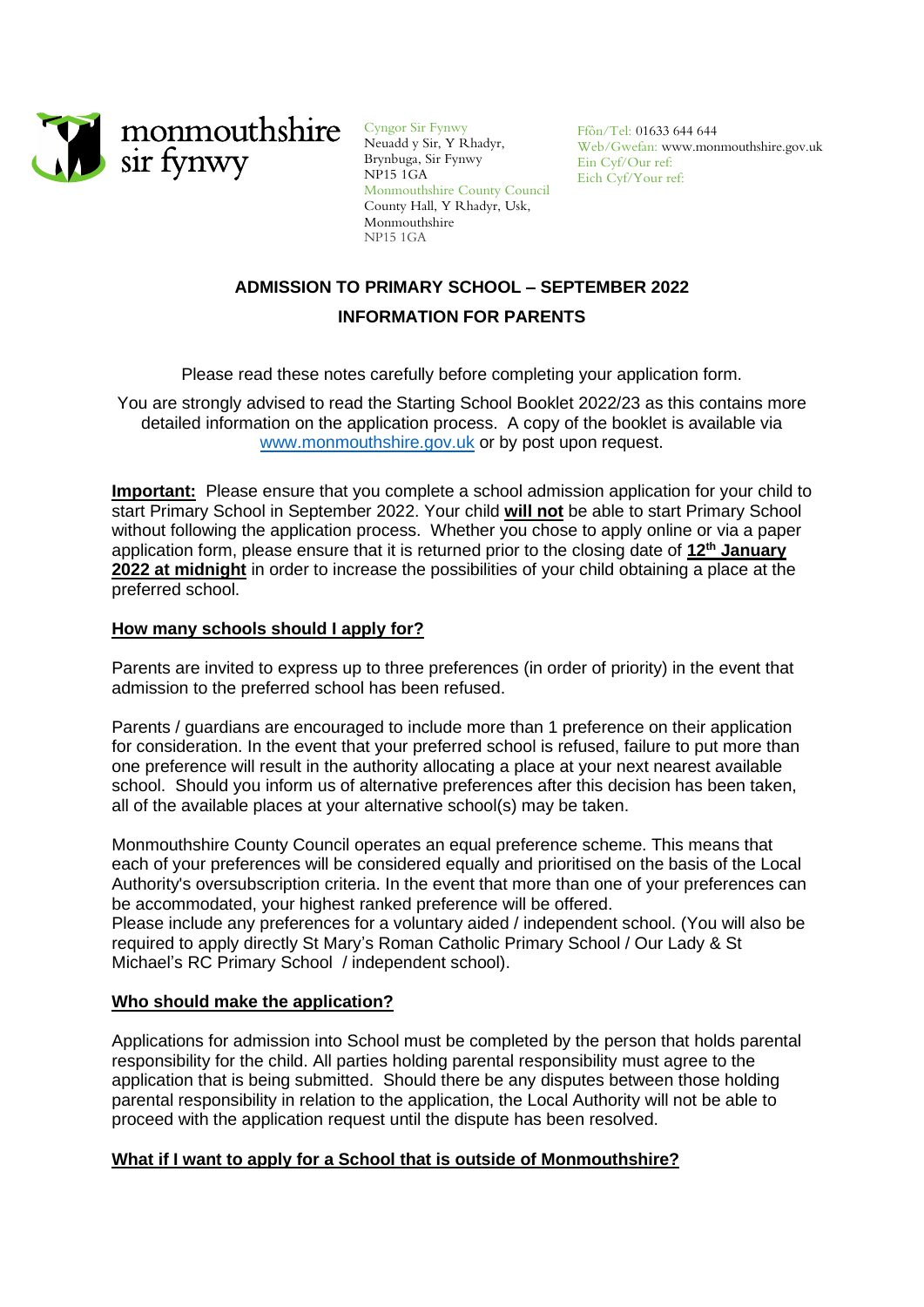If you are a Monmouthshire resident then you must continue to apply to Monmouthshire County Council, even if your preferred School is one that does not reside within Monmouthshire. We will then liaise with the relevant Local Authority on your behalf.

**Important:** The only exception to the above is if you are applying for a school that resides within Newport City Council. Applications for Schools residing within Newport City Council must be made directly to Newport City Council by their published closing date in order to be considered. *We strongly advise you to complete and return a Monmouthshire application to advise us of your preference for Newport School, and include any other Schools (in order of preference) that you would like us to consider.*

If you wish to apply for a Voluntary Aided or Independent School, you must also apply directly to these Schools.

# **Address details – what if I am moving?**

Please ensure that the address declared on your application form is your child's permanent home address. This is the address that the Local Authority will use to determine your child's application. The Local Authority will undertake thorough residency checks to validate the address details that have been submitted.

Parents / Carers who are in the process of moving property will be required to notify the Local Authority **at the time of application** of the proposed move and submit evidence to validate their new address, in order for this address to be considered. Suitable evidence would be a copy of the exchange of contracts (for purchases) or long term tenancy agreement (for rental arrangements). The application and notification of an intended change of address must be submitted prior to the published closing date in order to be considered as an in time application. Failure to notify the Local Authority of an intended move to a new address prior to the published closing date will result in the application being determined as late.

Parents/ Carers who are in the process of moving, but are not able to validate the move prior to the closing date, will need to ensure that their completed application is submitted prior to the published closing date, and that the application provides information on the intention to move. The Local Authority will liaise with parents/carers regarding the proposed move in order to obtain confirmation that residence at the new property has been secured. However, parents will need to provide the Local Authority with evidence that secures their change of address no later than 6 weeks prior to the published offer date in order for the new address to be considered for allocation purposes.

*Please take some time to study the Starting School Booklet 2022/23 for more detailed information on the process if you are considering moving address.*

#### **What does it mean if my application is determined as being late?**

Any applications that are received after the closing date or applications that remain incomplete as at the closing date will be dealt with under the late application arrangements.

Applications where a change in circumstances have occurred, which have an impact upon the application's status within the over-subscription criteria, will result in the application being treated as late if these changes are brought to the Authority's attention after the closing date.

Please note that applications determined as being late may increase the possibility of not achieving a place at your preferred School(s). This is because all applications submitted with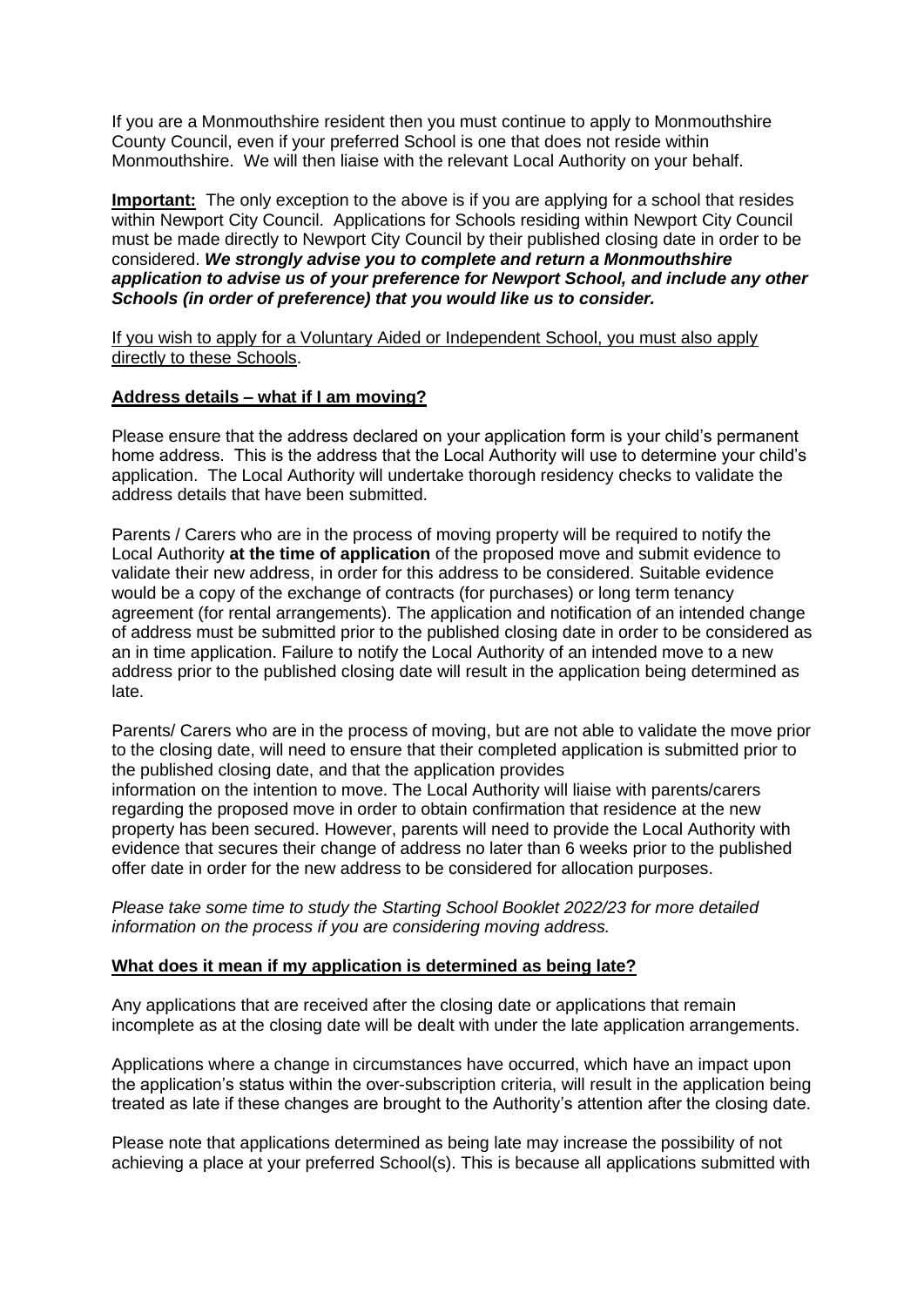the necessary evidence prior to the closing date will receive priority over those received after the closing date.

# **How will my application be determined?**

The Local Authority is committed to working with Schools and parents to comply with your preferences, wherever possible. However, there are occasions whereby we are unable to accommodate parent's wishes.

You are strongly advised to include more than one preference on your application form, which we will then be able to consider in the event that you are unsuccessful in your application for your preferred School. Your preferences will be considered equally in line with the Local Authority's oversubscription criteria and the highest preference school offered in the event that more than one preference can be met – you will not be disadvantaged in any way for including more than one preference on your application, but you may be disadvantaged if you do not.

In the event that the Local Authority receives more applications than there are places available at the preferred school, the below criteria will be applied to select the successful applicants:

Children in receipt of a Statement of special educational needs (statutory requirement for admission)

1. Looked after children or previously looked after children i.e. children that are in the care of or have previously been in the care of a local authority, will be afforded priority over those fulfilling points 2-8 below.

2. Children with exceptional medical circumstances, will be afforded priority over those fulfilling points 3-8 below

3. Children residing within the catchment area for the preferred school who have relevant siblings will be afforded priority over those fulfilling points 4-8 below

4. Children residing outside of the catchment area for the preferred school, but with relevant siblings who will continue to be in attendance at the preferred school due to being unsuccessful in their application for a place at their catchment school will be afforded priority over those fulfilling points 5-8 below

5. Children residing outside of the catchment area, but with relevant existing siblings enrolled at the preferred school by September 2019, will be afforded priority over those fulfilling points 6-8 below

6. Children residing inside the catchment area for the preferred school will be afforded priority over those fulfilling points 7-8 below

7. Children residing outside of the catchment area for the preferred school, with a relevant sibling (who will be in attendance at the preferred school at time of admission) that does not meet criteria points 4 and 5 above

8. After applying the categories above, or should the school continue to be in a position of over-subscription in any of the above categories, priority will be based on closeness to the preferred school, measured using the shortest safe walking route.

Please take some time to study the Starting School Booklet 2022/23 for more detailed information on the Local Authority's oversubscription criteria.

# **My child has a medical condition – will they receive priority for a school place?**

Parents wishing for their child's medical circumstances to be considered for priority of a School placement, as per point 2 of the Authority's oversubscription criteria above, will need to submit suitable evidence at the time of application in order for these circumstances to be